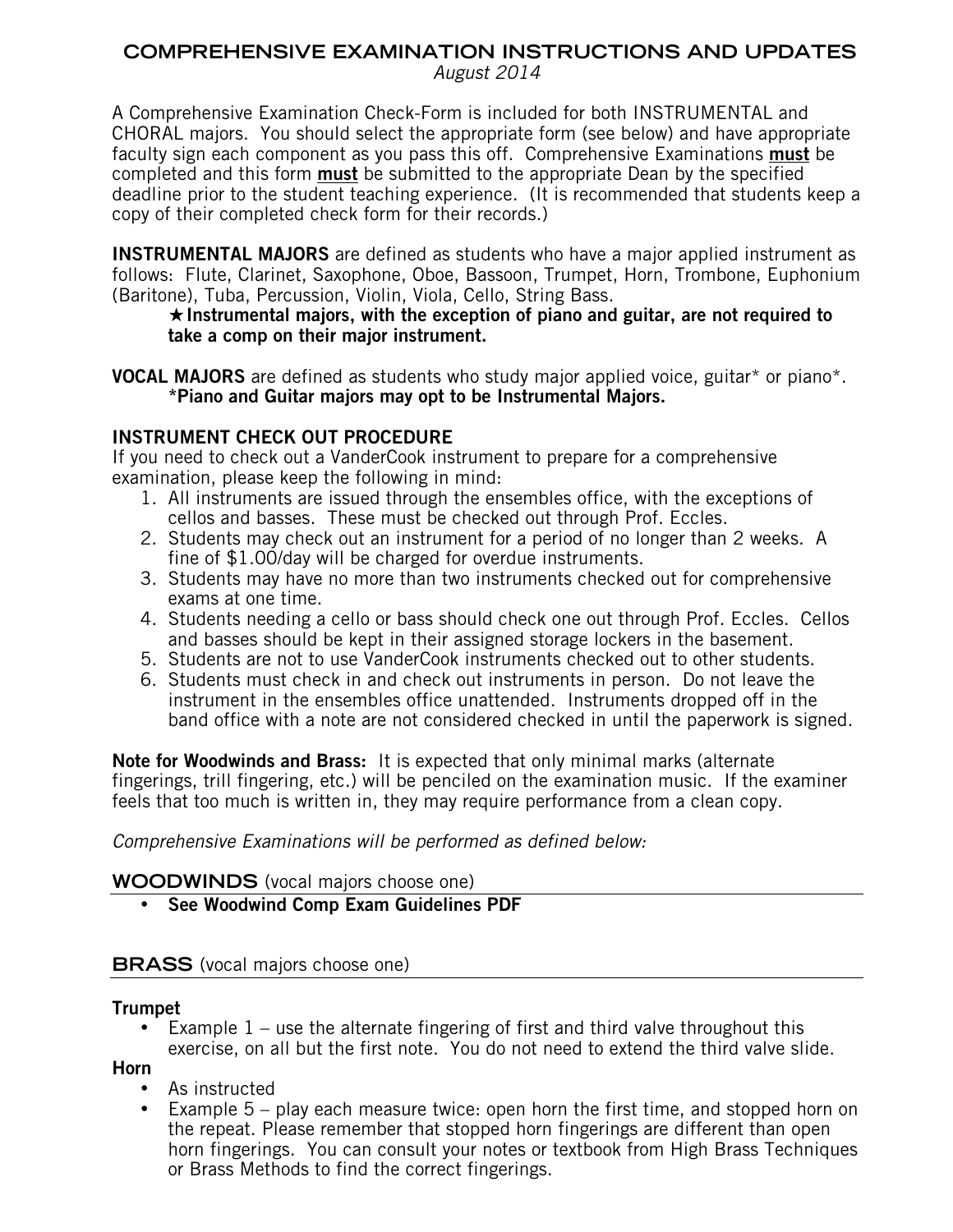## **Trombone**

- Play exercises 1-7
- Example 1 play the first measure in first position then play measure two to the end in 6th position.
- Ignore the Euphonium/Baritone instructions on exercise 2.
- Exercise 8 is for Euphonium/Baritone only.

## **Euphonium/Baritone**

- Exercises 1-7 are in bass clef.
- Example  $1$  play the first measure open then play measure two to the end using valves 1 & 3, or 4th valve. This information appears on line two but should be found on measure two of exercise one.
- Exercise 8 is for Euphonium/Baritone only and is played in treble clef.

## **PERCUSSION** (vocal majors choose one)

## **Snare Drum**

• As written

## **Timpani**

- One page
- Line 3 of exercise a two measure rest occurs between written measure one and measure three (Db)

#### **Marimba**

- Two exercises
	- o Tarantella
		- o Love's Old Sweet Song

## **STRINGS** (vocal majors play guitar and choose one orchestral string)

## **Guitar**

- Exercise 1 must be played with a pick.
- Examples 4 and 5 must be played with right hand fingers. (Choose finger or pick for all other examples).
- Example 6 is for INSTRUMENTAL MAJORS ONLY and may be played in any key.
- Example 7 is for CHORAL MAJORS ONLY. Strum chords while melody is sung. May be played in any key.

## **Violin**

- Two pages as written
	- o Scales
	- o *Minuet #1* J.S. Bach

## **Viola**

- Two pages as written
	- o Scales
		- o *Minuet in C* J.S. Bach

## **Cello**

- Two pages as written
	- o Scales
	- o *Minuet #2* J.S. Bach

## **Bass**

- Two pages as written
	- o Scales
	- o *March in D* J.S. Bach